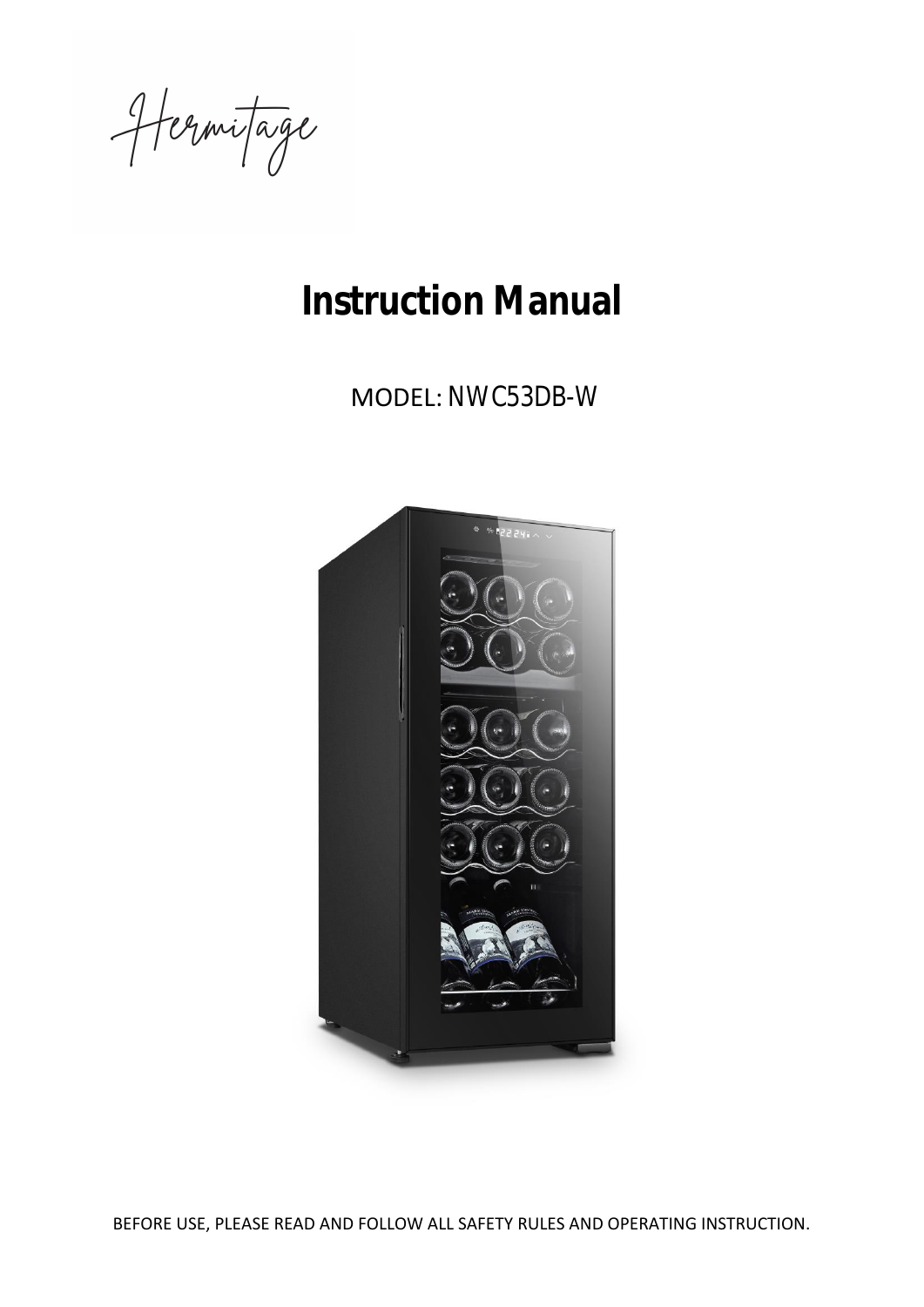# **IMPORTANT SAFETY INSTRUCTIONS**

# **WARNING**

To reduce the risk of fire, electrical shock, or injury when using your appliance, follow these basic precautions:

·Before using the appliance, please read this user manual to ensure that you gain the maximum benefit from it.

### **WARNING:**

- 1) This appliance is not intended for use by persons (including children) with reduced physical, sensory or mental capabilities, or lack of experience and knowledge, unless they have been given supervision or instruction concerning use of the appliance by a person responsible for their safety.
- 2) Children should be supervised to ensure that they do not play with the appliance.
- 3) This appliance can be used by children aged from 8 years and above and persons with reduced physical, sensory or mental capabilities or lack of experience and knowledge if they have been given supervision or instruction concerning use of the appliance in a safe way and understand the hazards involved. Children shall not play with the appliance. Cleaning and user maintenance shall not be made by children without supervision.
- 4) If the supply cord is damaged, it must be replaced by the manufacturer, its service agent or similarly qualified persons in order to avoid a hazard.
- 5) To avoid a hazard due to instability of the appliance, it must be fixed in accordance with the instructions.
- 6) When positioning the appliance, ensure the supply cord is not trapped or damaged.
- 7) Do not locate multiple portable socket-outlets or portable power supplies at the rear of the appliance.
- 8) Keep ventilation openings, in the appliance enclosure or in the built-in structure, clear of obstruction.
- 9) Do not use mechanical devices or other means to accelerate the defrosting process, other than those recommended by the manufacturer.
- 10) Do not damage the refrigerant circuit.
- 11) Do not use electrical appliances inside the drink storage compartments of the appliance, unless they are of the type recommended by the manufacturer.
- 12) Do not store explosive substances such as aerosol cans with a flammable propellant in this appliance.
- 13) This appliance is intended to be used in household and similar applications such as
- staff kitchen areas in shops, offices and other working environments;
- farm houses and by clients in hotels, motels and other residential type environments;
- bed and breakfast type environments;
- catering and similar non-retail applications.
- 14) Children aged from 3 to 8 years are allowed to load and unload refrigerating appliances.
- 15) To avoid contamination of drink, please respect the following instructions:
- Opening the door for long periods can cause a significant increase of the temperature in thecompartments of the appliance.
- Clean regularly surfaces that can come in contact with drink and accessible drainage systems.
- Clean water tanks if they have not been used for 48 h; flush the water system connected to a water supply if water has not been drawn for 5 days.
- If the refrigerating appliance is left empty for long periods, switch off, defrost, clean, dry, and leave the door open to prevent mould developing within the appliance.

·Note: This appliance contains flammable refrigerant R600a and foaming agent cyclopentane.

Please avoid contact fire when you transport and use it.

Please ask professional for servicing when the machine broke down. Please send it to your local appointed disposal station when you discard it.

#### -Save these instructions-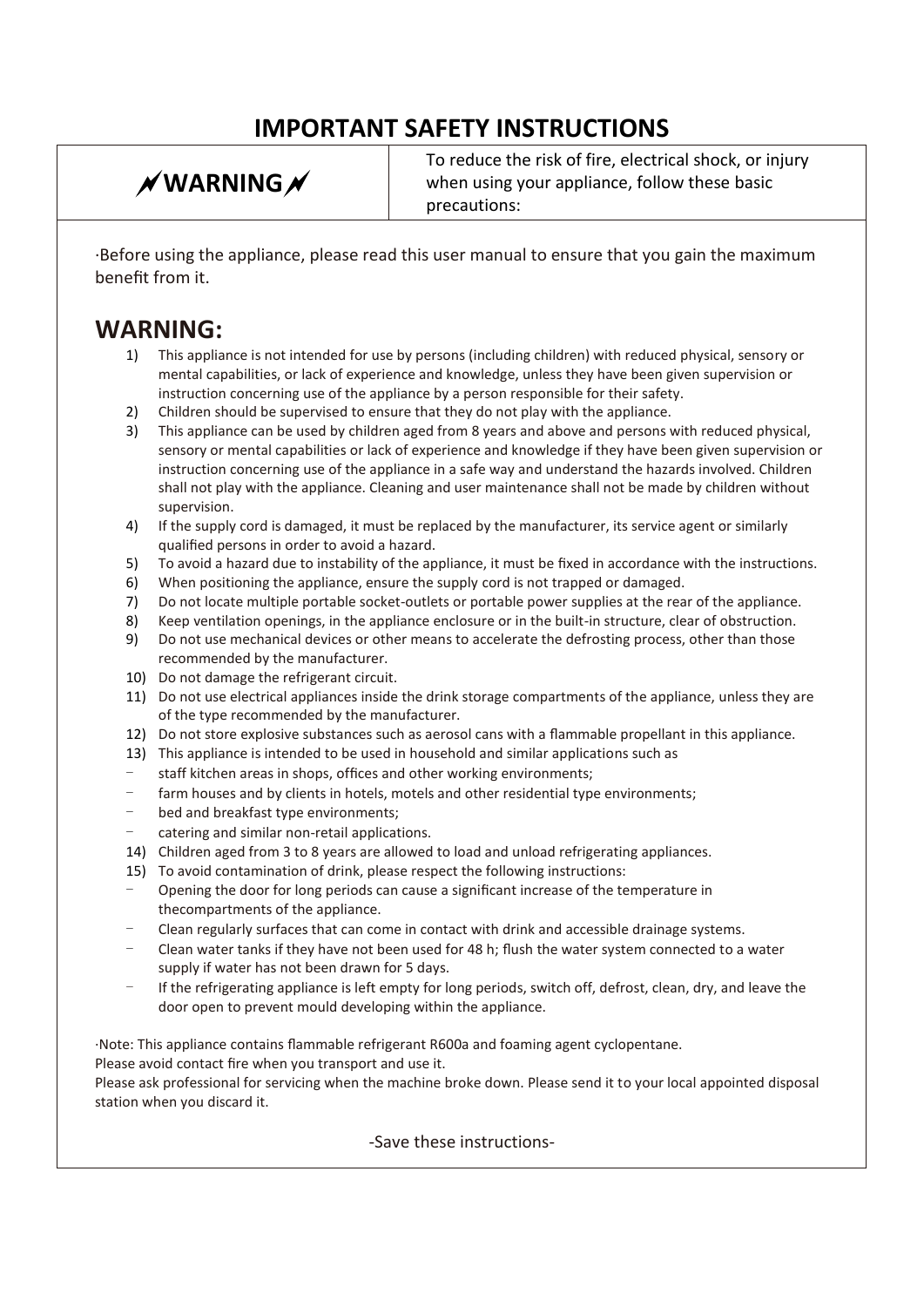## **INSTALLATION INSTRUCTIONS**

- This appliance is designed to be free standing only, and should not be recessed or built-in.
- Place your appliance on a floor that is strong enough to support the appliance when it is fully loaded. To level your appliance, adjust the leveling legs at the bottom of the appliance.
- Allow 10 cm of space between the top, the back and sides of the appliance, which allows the proper air circulation to cool the compressor and condenser.
- Locate the appliance away from direct sunlight and sources of heat (stove, heater, radiator, etc.). Direct sunlight may affect the acrylic coating and heat sources may increase electrical consumption. Extreme cold ambient temperatures may also cause the unit not to perform properly.
- Avoid locating the appliance in moist areas.
- Plug the unit into an exclusive, properly installed-grounded wall outlet. Do not under any circumstances cut or remove the third (ground) prong from the power cord. Any questions concerning power and/or grounding should be directed toward a certified electrician or an authorized Products service center.
- After plugging the appliance into a wall outlet, allow the appliance to cool down for 2-3 hours before placing any items in the compartment.



### **PARTS AND FEATURES**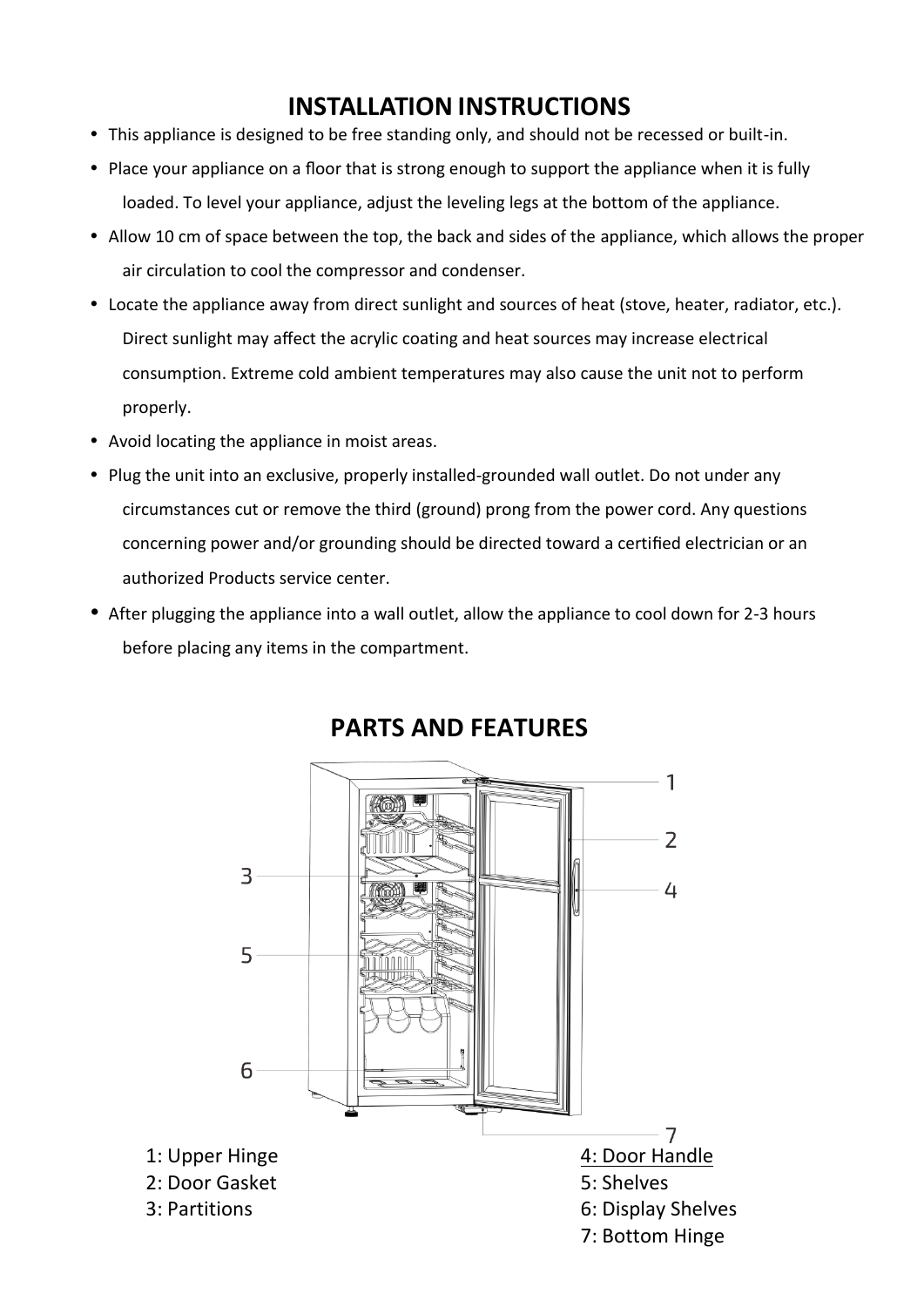### **OPERATING YOUR UNIT**

#### Setting the Temperature Control



#### **Key Function**

- $(1)$  Unlock key: short press to switch the upper room/lower room setting state; long press for 2 seconds to unlock
- ② Light/CF key: short press to turn on or off; long press to switch between Fahrenheit and Celsius
- ③ Add key: temperature setting
- ④ Minus key: temperature setting

#### **Automatic locking function**

When all the key no operation for 20 seconds, the key will be locked automatically. After locking, the plus and minus keys cannot be operated. The unlock key and light / CF key operate normally

#### **Auto light off function**

When all the key no operation for 10 minutes, the lamp will turn off automatically

#### **Adjustable range**

Upper room: lowest value: 5°C / 41°F Maximum value: 18°C / 64°F Lower chamber: lowest value: 5°C / 41°F Maximum value: 18°C / 64°F

#### **Display range**

Temperature display range of control panel:0~37°C / 32~99°F

#### Forced defrosting function

When the compressor works for 12 hours, the compressor will stop working for 30 minutes

#### **Memory function**

The control board is re-energized after each power-off, the temperature setting value, Fahrenheit/Celsius state will be the same as before the power-off, and the length of power-off time is not limited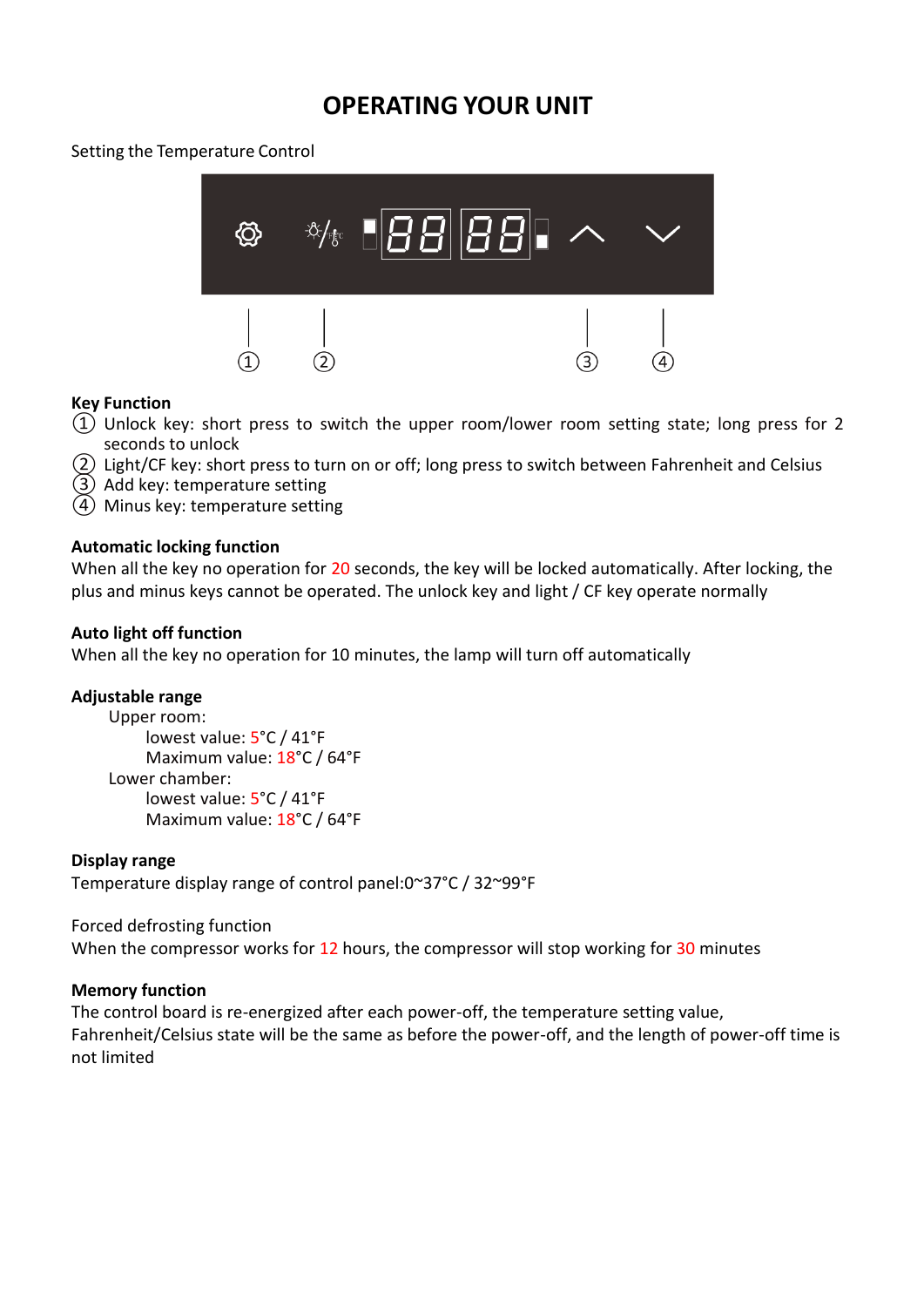### **GENERAL FAULT DESCRIPTION**

If the product is not working properly, please check and handle according to the following methods. If the situation can not be changed, please contact the local after-sales service center in time, and be sure to provide the model name and product number in detail.